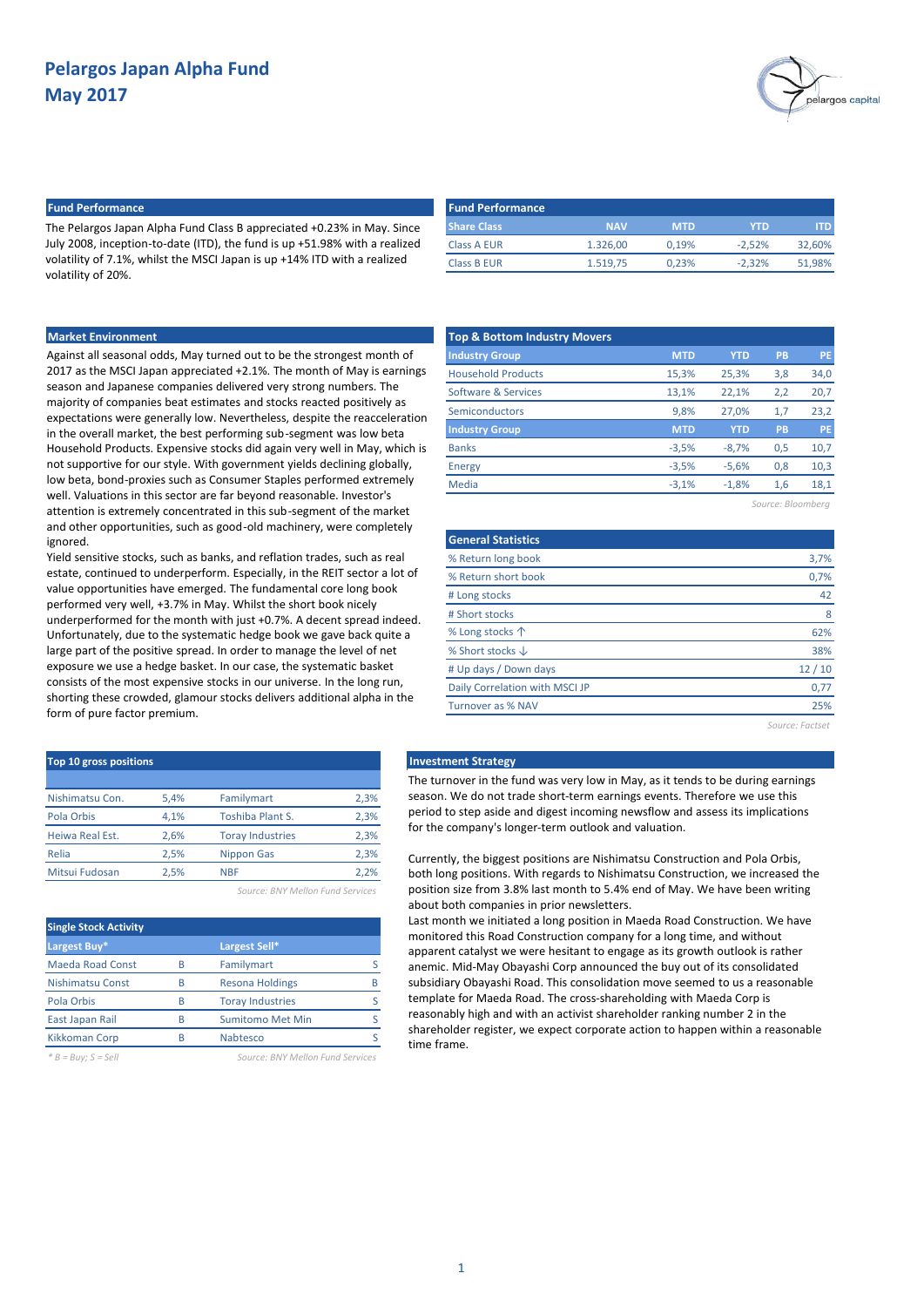

### **Investment Strategy**

Pola Orbis contributed another 60bps in May. The stock rallied throughout the month, appreciating +18%. The company revised earnings upwardly due to the new blockbuster product 'Wrinkle Shot', which added 6bn JPY (60mn US) in revenues in just the first quarter.

Nippon Gas' stock finally appreciated +13% in May. The market liberalization in the Tokyo area is the biggest growth driver for this company. The stock only recently started to react positively to the number of newly acquired customers. The initial reaction was muted as new customer acquisition costs disappointed, but in the re-rating of low beta stocks this one certainly participated.

The losses this month were rather muted on a single stock level. Resona Holdings with -0.2% ranks number 1 and indeed the business suffers from declining net interest margins due to negative short term rates. Nevertheless, earnings downgrades have bottomed out as most negative scenarios are already taken into account by sell side analysts.

| <b>Top Gainers &amp; Losers</b> |        |                         |         |
|---------------------------------|--------|-------------------------|---------|
| <b>Gainers</b>                  | $CTR*$ | <b>Losers</b>           | $CTR*$  |
| Pola Orbis                      | 0,6%   | <b>Resona Holdings</b>  | $-0,2%$ |
| <b>Nippon Gas</b>               | 0.3%   | <b>Toshiba Plant Sy</b> | $-0,2%$ |
| Nishimatsu Const                | 0.3%   | Fuji Media              | $-0,2%$ |
| <b>RELIA</b>                    | 0.2%   | <b>Mitsui Chemicals</b> | $-0,1%$ |
| <b>Fuji Machine Mfg</b>         | 0.2%   | Mitsui Soko             | $-0,1%$ |

*\*CTR = Contribution Source: Factset*





#### **P/E P/B FCF EV/EBITDA Div Yld EV/IC** MoM -2% -1% -3% -2% YoY 11% 8% 15% 8% *Source: Factset\** 2%  $-1$ % 6% -4% -5,0% 0,0% 5,0% 10,0% 15,0% 20,0% 25,0% 30,0%



-10,0%



### **Value Factor Performance\* Style Performance**

On a daily basis, we track a number of style factors through our proprietary quant model. This helps us to detect dislocation within the market. In addition, it helps our understanding of style trends and investor's behavior in Japan.

The outperformance of the value factor started in the summer of last year and peaked in December. The strong performance of value was very consistent across different types of definitions and sectors. Since December, the strong performance of value stocks has stalled.

The value factor closely correlates with global yields as well as the Japanese yen.

The drawdown in value accelerated to downside and in May, price-to-book (P/B) recorded another negative -3% spread return. Unfortunately, all value factors had a negative spread return last month.

The weighted average P/B of the long book is 1.5x compared to 1.9x for the short book. Price momentum exposure continues to be elevated. On a 9-month basis, the long book's price momentum is +24% and the short book's price momentum was just flat with -1%.

The P/E of the long book was 16.9x compared to 23.3x for the short book. The EV/EBITDA of the long book is 8.2x compared to 10.6x for the short book. The dividend yield of the long book is 2.3% compared to 1.9% in the short book.

*Source: Factset\**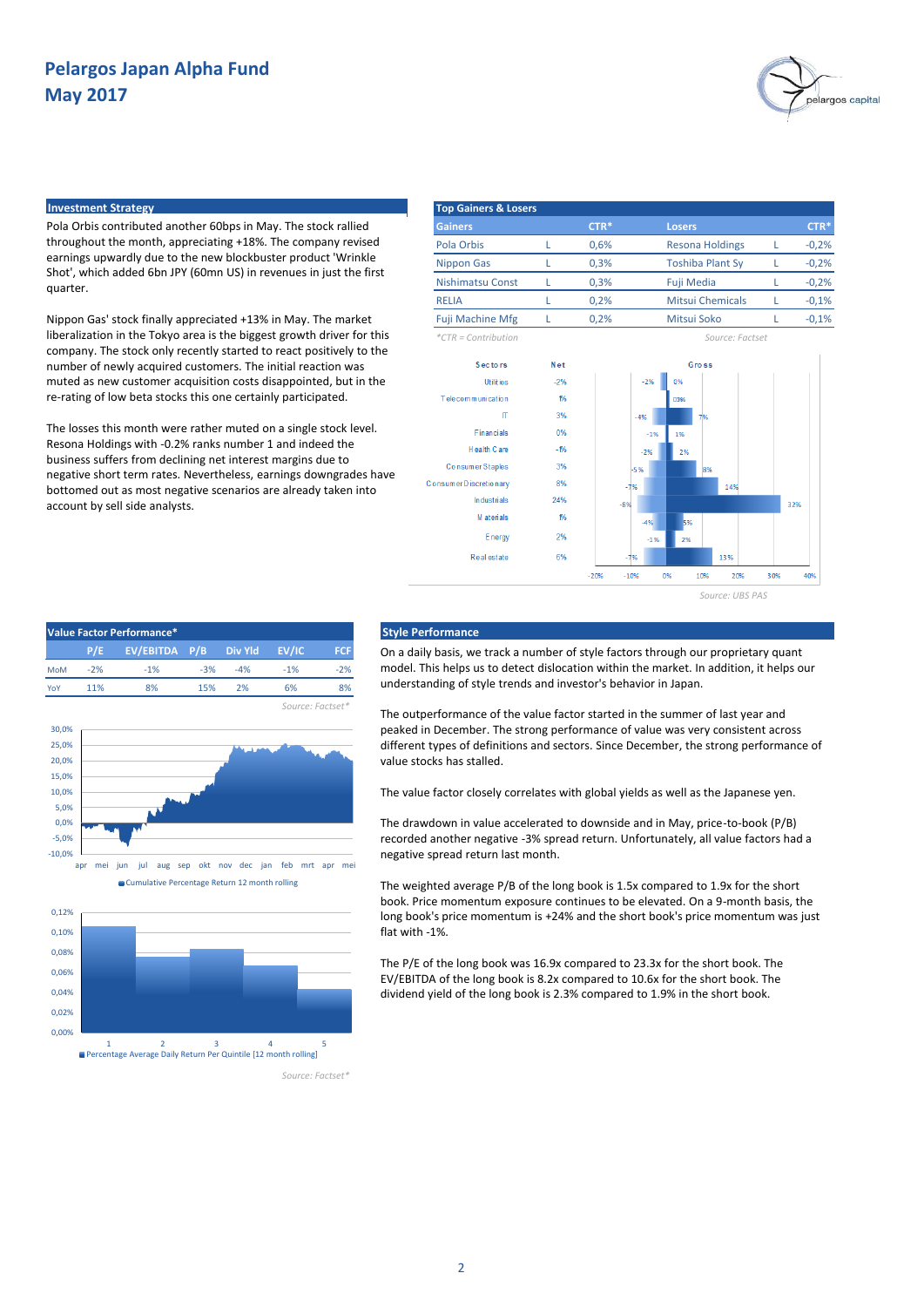

#### **Risk Measurement and Management Fund Overview Fund Overview**

The chart below shows the rolling 12-month net and gross exposure as 10 (trading) days moving averages.

At the end of the May, net exposure was about 25% and gross exposure 110%. The ex-ante volatility based on daily data stood at 5.5% with an ex-ante beta of 0.31. The beta of the long book is about the same as the beta of the short book.

The current risk in terms of gross exposure is lower than historically as our style has insufficient support in the current macro environment. Valuations in low beta stocks are at extremes. Once fund flow driven investors refuse to carry those stocks to even higher levels and buying exhausts itself we will aggressively increase risk budgeting.



|                                           | Long   | <b>Short</b>    |
|-------------------------------------------|--------|-----------------|
| <b>Price to Earnings (PE)</b>             | 16,9   | 23,3            |
| <b>EV/EBITDA</b>                          | 8,2    | 10,6            |
| Price to Book (PB)                        | 1,5    | 1,9             |
| <b>Dividend Yield</b>                     | 2,3    | 1,9             |
| EV/IC                                     | 1,1    | 1,5             |
| 1 month momentum                          | 5,7    | $-0,4$          |
| 6 month momentum                          | 10,5   | $-0,4$          |
| 9 month momentum                          | 24,7   | $-1,1$          |
| Earnings momentum (1M)                    | $-0,2$ | $-19,4$         |
| Earnings momentum (3M)                    | 16,3   | $-3,3$          |
| <b>CFROI</b>                              | 8,6%   | 10,1%           |
| Cash/MarketValue                          | 35,9%  | 16,0%           |
|                                           |        | Source: Factset |
| <b>Style Exposure</b>                     |        |                 |
|                                           | Long   | <b>Short</b>    |
| <b>Beta</b>                               | 0,87   | 0,86            |
| Volatility                                | 11,3%  | 11,9%           |
| Debt-to-equity                            | 1%     | 73%             |
|                                           |        | Source: UBS PAS |
| <b>Risk Statistics Delta Adjusted</b>     |        |                 |
| Volatility (ex-ante; 3 months daily data) |        | 5,5%            |

*Source: BNY Mellon Fund Services\* Source: GS and Nomura*

0,31

6,8% 0,8%

## **Outlook** *Strategic Framework*

We firmly believe that 2012 was THE bottom in the Japanese equity market and in Q4 of that year a secular bull market started. The initial bull leg lasted three years, and the cyclical bear market from August 2015 into June 2016 took the broader index down -30% peak-to-trough. 2016 was another year of heightened macro event risk. Perceived low probability outcomes caused major surprises. Brexit related risk aversion upset markets globally and the outcome of the US presidential election led to further elevation of political uncertainty. In June 2016, the Japanese market bottomed together with global bond yields, and with that the greatest rotation from defensives into cyclicals for the past decade occurred.

Volatility (ex-ante; 5yr monthly data)

Var (99%, 5 days) Beta (ex-ante)

After a brief consolidation we expected the reflation trade to continue and value stocks, not only interest rate related bank stocks, but also heavily discounted Japanese cyclicals to accelerate. So far the contrary happened as yields declined and especially in Japan expensiv e, defensives roared higher and the absurd valuation spread has been taken to extremes again.

We wrote many times that in a highly levered global economic system, the upside for yields is limited as higher yields are difficult to absorb. Nevertheless, we are surprised to see that yields continue to drift lower globally. The BOJ has basically 'fixed' the yield curve up until 10 years and 'monetary' policy is basically outsourced to the FED. However, as the FED increased short rates ,long rates did not respond, even more worrisome the yield curve flattened. Why is this important to mention here? This macro dynamic has tremendous impact on the currency and st yle performance. In the current investment world we operate in, passive took over from active, and through indexation, themes were bundled and macro factors got correlated to the extent of absurdity. Smart beta is not smart if factor exposure is bought irrespectively of underlying value. We do not know when and what will act as a catalyst, but extreme valuation always indicates poor future returns. The dispersion in Japan is extreme, maybe most extreme globally. This offers tremendous opportunities and we are well positioned for it.

On the short-term basis, we expect Japanese equities to participate in the global bull run and remain very constructive on a multi-year basis. Everything seems to work in favor of the Japan equity trade, cheap valuation excluding the distorted bond like proxies, balance sheets are extremely healthy and the corporate governance revolution is only just starting. Completely disregarded but more true than ever, Japan is a stable place. In the past, this was frowned upon, but stable, steady progress is worth a premium in a world of political instability and elevated geopolitical risk.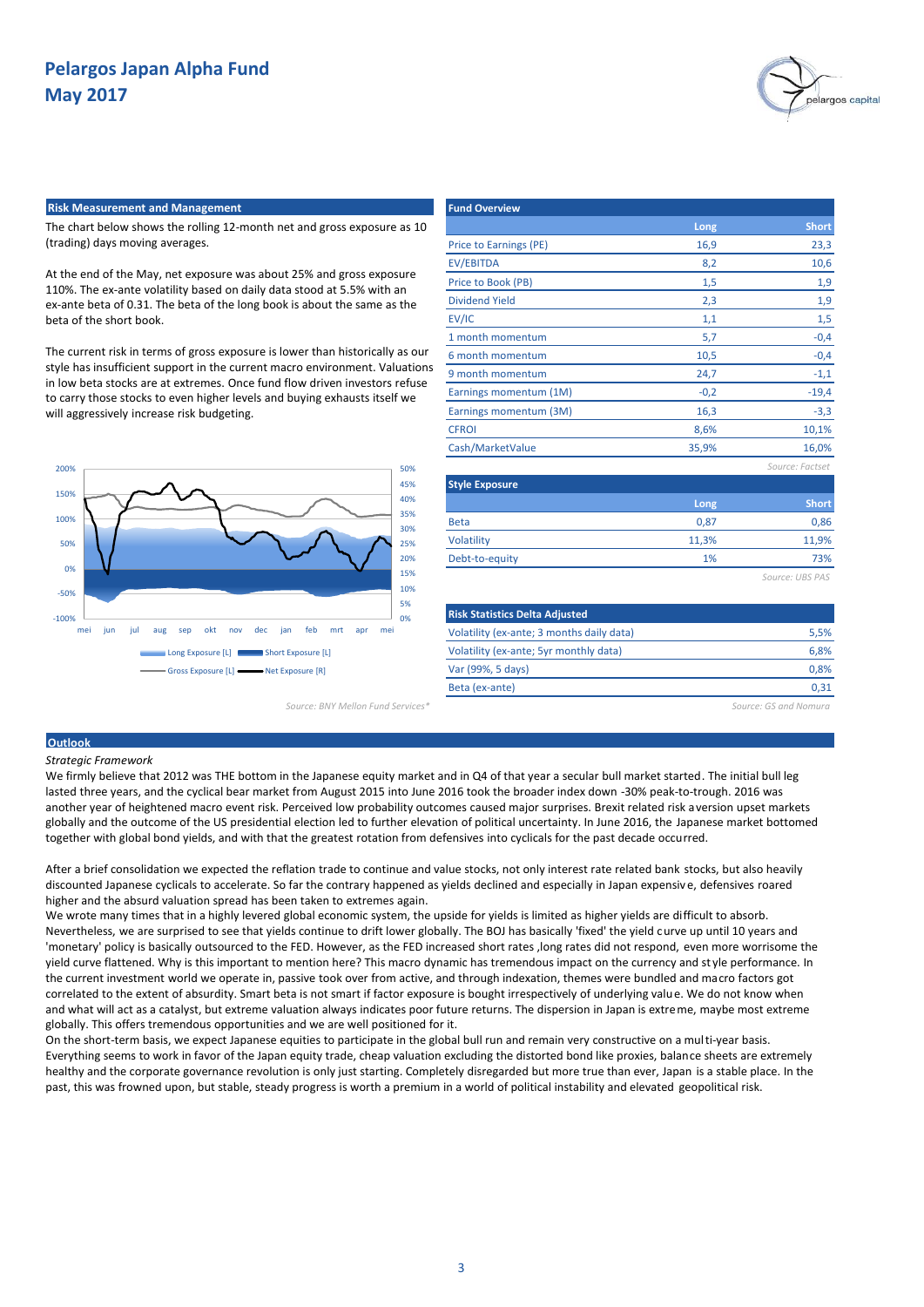

2,75% 6,46%

-4,48%

1,89% 9,67%

1,68%

| <b>Historic Fund Performance (Monthly)</b> |          |          |          |          |            |          |          |          |          |          |            |            |            |
|--------------------------------------------|----------|----------|----------|----------|------------|----------|----------|----------|----------|----------|------------|------------|------------|
|                                            | Jan      | Feb      | Mar      | Apr      | <b>May</b> | Jun      | Jul      | Aug      | Sep      | Oct      | <b>Nov</b> | <b>Dec</b> | <b>YTD</b> |
| <b>Class A EUR</b>                         |          |          |          |          |            |          |          |          |          |          |            |            |            |
| 2017                                       | 0.49%    | $-0.93%$ | $-1.67%$ | $-0.61%$ | 0.19%      |          |          |          |          |          |            |            | $-2,52%$   |
| 2016                                       | 1,35%    | 0,88%    | 1,08%    | $-0,18%$ | $-1,05%$   | $-4,52%$ | 2,08%    | $-1,09%$ | $-0,33%$ | 2,38%    | 0,99%      | 0,38%      | 1,78%      |
| 2015                                       | $-1,28%$ | 4,85%    | $-0,32%$ | 3,21%    | 2,54%      | $-1,63%$ | $-3,07%$ | $-3,05%$ | 2,42%    | 1,83%    | 2,16%      | $-1,62%$   | 5,81%      |
| 2014                                       | $-3,21%$ | $-0,64%$ | $-0,59%$ | $-1,03%$ | $-2,28%$   | 1,40%    | 0,19%    | $-0,64%$ | 2,01%    | $-1,94%$ | $-1,28%$   | 0,92%      | $-6,99%$   |
| 2013                                       | 4,99%    | $-0,58%$ | 6,55%    | 6,10%    | $-1,05%$   | $-0,78%$ | 0,26%    | $-0,91%$ | 1,08%    | $-0,79%$ | 1,35%      | 1,61%      | 18,86%     |
| 2012                                       | $-1,43%$ | 3,77%    | 1,31%    | $-1,26%$ | $-3,88%$   | 1,72%    | 0,79%    | 0,89%    | 1,28%    | 0,54%    | 2,53%      | 3,78%      | 10,24%     |
| 2011                                       | 0,84%    | $-0,06%$ | $-1,56%$ | 0,10%    | $-0,19%$   | 0,38%    | $-0,01%$ | $-3,68%$ | 0,64%    | $-0,41%$ | $-2,64%$   | 1,64%      | $-4,96%$   |
| 2010                                       | 0,65%    | $-0,25%$ | 3,27%    | 3,16%    | $-2,71%$   | $-1,27%$ | 1,12%    | $-0,39%$ | 0,82%    | 1,03%    | 1,28%      | 1,75%      | 8,66%      |
| 2009                                       | 0,35%    | 1,62%    | $-0,76%$ | $-0,71%$ | 0,98%      | 1,03%    | $-1,84%$ | 2,07%    | $-1,61%$ | $-0,40%$ | $-3,37%$   | 3,19%      | 0,36%      |
| <b>Class B EUR</b>                         |          |          |          |          |            |          |          |          |          |          |            |            |            |
| 2017                                       | 0,56%    | $-0,92%$ | $-1,63%$ | $-0,57%$ | 0,23%      |          |          |          |          |          |            |            | $-2,32%$   |
| 2016                                       | 1,27%    | 0,92%    | 1,18%    | $-0,16%$ | $-1,08%$   | $-4,33%$ | 2,12%    | $-1,05%$ | $-0,29%$ | 2,38%    | 0,88%      | 0,39%      | 2,07%      |
| 2015                                       | $-1,24%$ | 4.89%    | $-0,27%$ | 3,25%    | 2,57%      | $-1,67%$ | $-2,94%$ | $-3,01%$ | 2,46%    | 1,88%    | 2,06%      | $-1,42%$   | 6,36%      |
| 2014                                       | $-3,16%$ | $-0,60%$ | $-0,56%$ | $-0,99%$ | $-2,24%$   | 1,44%    | 0,23%    | $-0,60%$ | 2,06%    | $-1,89%$ | $-1,24%$   | 0,96%      | $-6,52%$   |
| 2013                                       | 5,35%    | $-0,58%$ | 6,98%    | 6,48%    | $-1,07%$   | $-0,78%$ | 0,31%    | $-0,92%$ | 1,18%    | $-0,80%$ | 1,46%      | 1,73%      | 20,57%     |
| 2012                                       | $-1,38%$ | 3,81%    | 1,35%    | $-1,21%$ | $-3,83%$   | 1,76%    | 0,84%    | 0,93%    | 1,32%    | 0,58%    | 2,50%      | 4,06%      | 10,95%     |

0,14% -0,14% 0,42% 0,03% -3,63%

1,13%

-0,23% 3,52% 3,39% 1,13%

2009 2,84%

-0,73% -0,67% 1,34% -1,93% 2,24%

-0,14%

-0,03% -1,55% 0,42%

0,03%

-2,83% -1,31% 1,23% -0,37% 0,91%

| <b>Fund Facts</b>                 |
|-----------------------------------|
| <b>Investment Manager</b>         |
| <b>Legal Status</b>               |
| <b>Fiscal Status</b>              |
| <b>Dividend Policy</b>            |
| <b>Base Currency</b>              |
| <b>ISIN Class A EUR</b>           |
| ISIN Class B FUR                  |
| <b>Inception Date Class A EUR</b> |

2,07% 0,73%

0,93%

1,67%

2011

2010

2008

**Investment Objective**

Contact Details WTC The Hague, Tower E 7th floor Prinses Margrietplantsoen 43

**Investment Manager Pelargos Capital** *Fund Size in EUR* **Legal Status** FGR (fund for joint account) **Fund Size in USD VBI** (tax exempt) **Dividend Policy** Reinvestment juli 2008 januari 2009

€ 222.857.497 \$250.580.970

Capital appreciation through investing in long/short positions in Japanese securities

**Fund Facts Base Currency** EUR EUR 10,000 **Minimum Subscription Class A ISIN Class A EUR EUR ISIN CLASS A EURE A CONSUMITY OF THE CONSUMINITY OF THE CURT OF THE CURT OF THE CURT OF THE CURT OF THE CURT OF THE CURT OF THE CURT OF THE CURT OF THE CURT OF THE CURT OF THE CURT OF THE CURT OF ISIN COLLECT B EUR DEALLY CONTROL**<br>**ISIN** Dealing Day **Dealing Day** First business day of each month **Inception Date Class B EUR** *December 15* **business days notice Redemption Redemption** 15 business days notice **Management Fee Class A** Company Facts **Management Fee Class B Firm AUM in EUR Performance Fee Class A** 20% subject to High Watermark **Firm AUM in USD Same Class B Performance Fee Class B** 15% subject to High Watermark **Early Redemption Fee** max 1% (accrues to Fund) **Lock-up Class B** 1 year Portfolio Managers **Service Providers** Service Providers Michael Kretschmer **Administrator** BNY Mellon Fund Services **Accountant** PricewaterhouseCoopers Fund Description **Legal** De Brauw Blackstone Westbroek N.V. **Investment Strategy** Equity Long/Short **Title Holder** SGG Netherlands N.V. **Investment Style Investment Style Value with a twist Depositary Depositary Bank of New York Mellon Participations Outstanding Class A Participations Outstanding Class B**

**Inception Subscription** Any dealing day, 5 business days notice Richard Dingemans **Prime Brokers** UBS AG, Goldman Sachs International € 85.668.760 236 56.164 \$96.325.953 1,5% 1,0%

0,69% -0,38% -2,60%

3,44%

1,40%

-2,99% 0,52%

1,40%

-1,68% -0,39% 0,96% -1,35% 1,39%